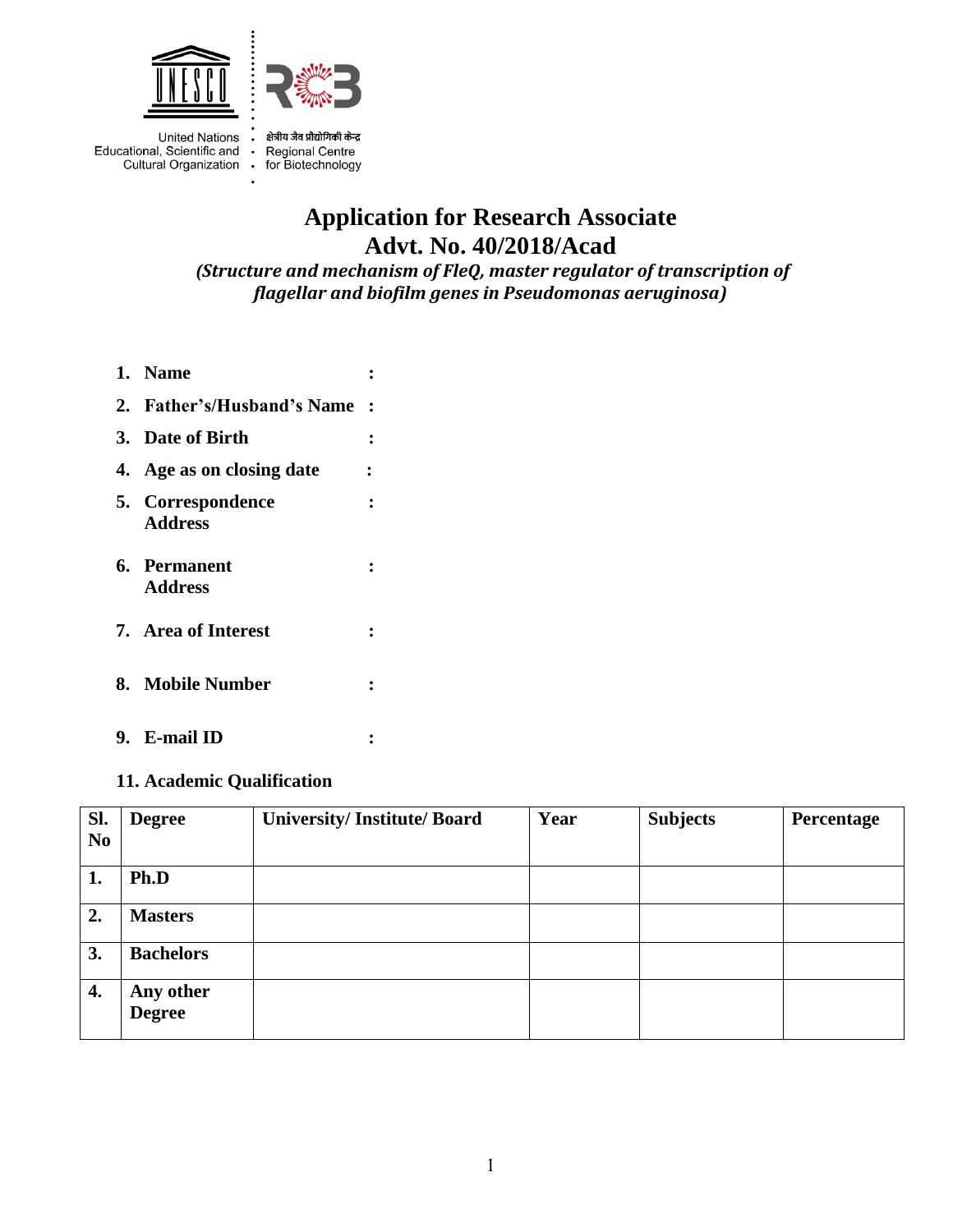# **12. Professional Experience/ Positions held (list most recent first)**

| <b>Position</b> | University/Institute | <b>Dates</b> |
|-----------------|----------------------|--------------|
|                 |                      |              |
|                 |                      |              |
|                 |                      |              |

### **13. Awards and Honors**

| Agency/Organization which<br>gave the award | <b>Purpose</b> | Nature of the award |
|---------------------------------------------|----------------|---------------------|
|                                             |                |                     |
|                                             |                |                     |
|                                             |                |                     |
|                                             |                |                     |
|                                             |                |                     |

## **14. List of publications in indexed journals showing journal impact factor**

| (a) | First Author Peer-Reviewed Publications (Published/Accepted/in Press Manuscripts only) |         |      |               |        |
|-----|----------------------------------------------------------------------------------------|---------|------|---------------|--------|
| S.  | Authors                                                                                | Journal | Year | Volume, Pages | Impact |
| No. |                                                                                        |         |      |               | factor |
|     |                                                                                        |         |      |               |        |
|     |                                                                                        |         |      |               |        |
|     |                                                                                        |         |      |               |        |
|     |                                                                                        |         |      |               |        |
|     |                                                                                        |         |      |               |        |
|     |                                                                                        |         |      |               |        |
|     |                                                                                        |         |      |               |        |
|     |                                                                                        |         |      |               |        |